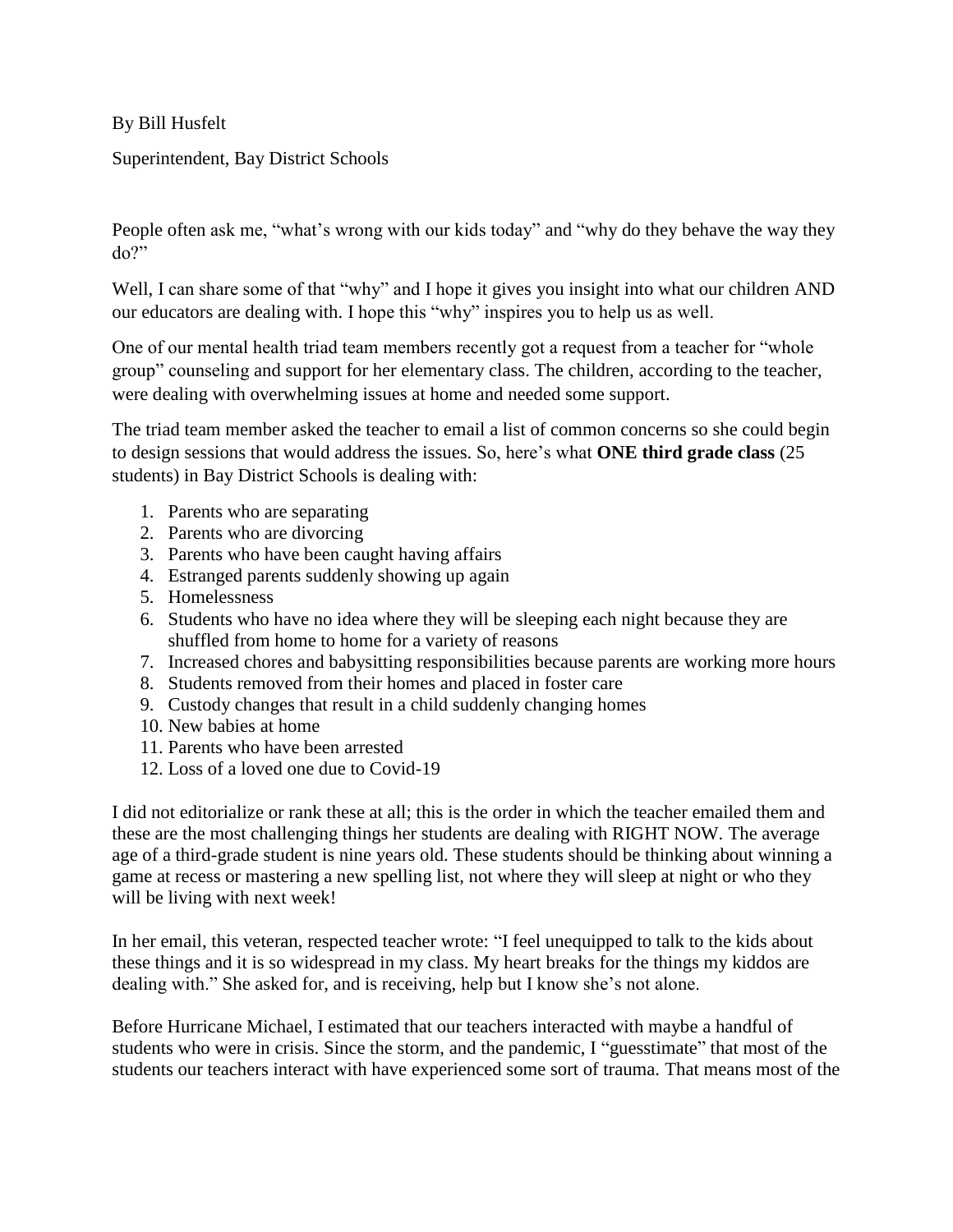students who work with our paraprofessionals, our bus drivers, our administrators, our custodians and our food service workers are also dealing with some sort of trauma.

This simple fact has changed our schools. It has changed our classroom dynamic and our approach to education and that change is occurring nationwide as a result of the pandemic, not just here. Change is not a bad thing, we must always evolve with the times, but this sort of change has been incredibly challenging and those in education are, quite simply, weary and frustrated.

I've poured through the current legislative agenda and while there's some legislation in there that I agree with (and some that I don't), I don't see ANYTHING in the pipeline that will help our teachers help our students navigate these difficult situations. Nothing short of a MASSIVE mental health outreach (more extensive than the one we already have as a result of the FEMA RESTART grant) can put a dent in both the challenges our children are facing AND the challenges being faced by the educators who are responsible for so much more than the old "reading, writing and 'rithmatic." We need a societal "reset" button to ensure our children are coming to school with firm foundations and strong support systems. Our kids need that stability so they can be ready to learn. Our teachers can teach their hearts out but if the students are hungry, tired, worried, depressed or otherwise unfocused we can't expect learning to happen.

So what can you do? I've taken the liberty to literally make a list of EXACTLY what I think our community could do to help. I fervently pray that even half of you who read this weekly column will step up to do some of these things because we can only tackle a problem this big when we all work together.

- 1. MENTOR: Many of our children need additional trusted adults in their lives and you can be one of those by becoming a mentor. Call Stacey Legg at 850-767-4100 if you'd like to know more about joining Elevate Bay (our mentoring initiative). You can also get more information about that at<https://www.bay.k12.fl.us/elevate-bay>
- 2. SUPPORT: Please think about the families in your own personal network. Is there a single mom who needs a helping hand once a week? Can you babysit for a single dad while he gets some chores done at home? Do you know a young family who could use some assistance in terms of time, groceries, a helping hand? Can you help with the outreach efforts already going on through your church or a non-profit organization?
- 3. VOLUNTEER: Volunteer for your child's school or your neighborhood school, volunteer to help a teacher after school, volunteer to help the custodian … we need help at EVERY level! You can find a list of our schools, and contact information, at [https://www.bay.k12.fl.us/our-schools-elementary,](https://www.bay.k12.fl.us/our-schools-elementary) [https://www.bay.k12.fl.us/our](https://www.bay.k12.fl.us/our-schools-middle)[schools-middle](https://www.bay.k12.fl.us/our-schools-middle) and<https://www.bay.k12.fl.us/our-schools-high>
- 4. DONATE: Money doesn't solve all problems BUT it can help some of them. You can donate your child's gently-used clothing to his/her school if they are currently accepting items. You can contribute to the school to help pay field trip costs for a student who can't afford to go. You can donate books or other items a teacher might like. You can donate non-perishable food items for a school's pantry and you can always donate money to the Bay Education Foundation which will then use it to support a plethora of programs in our